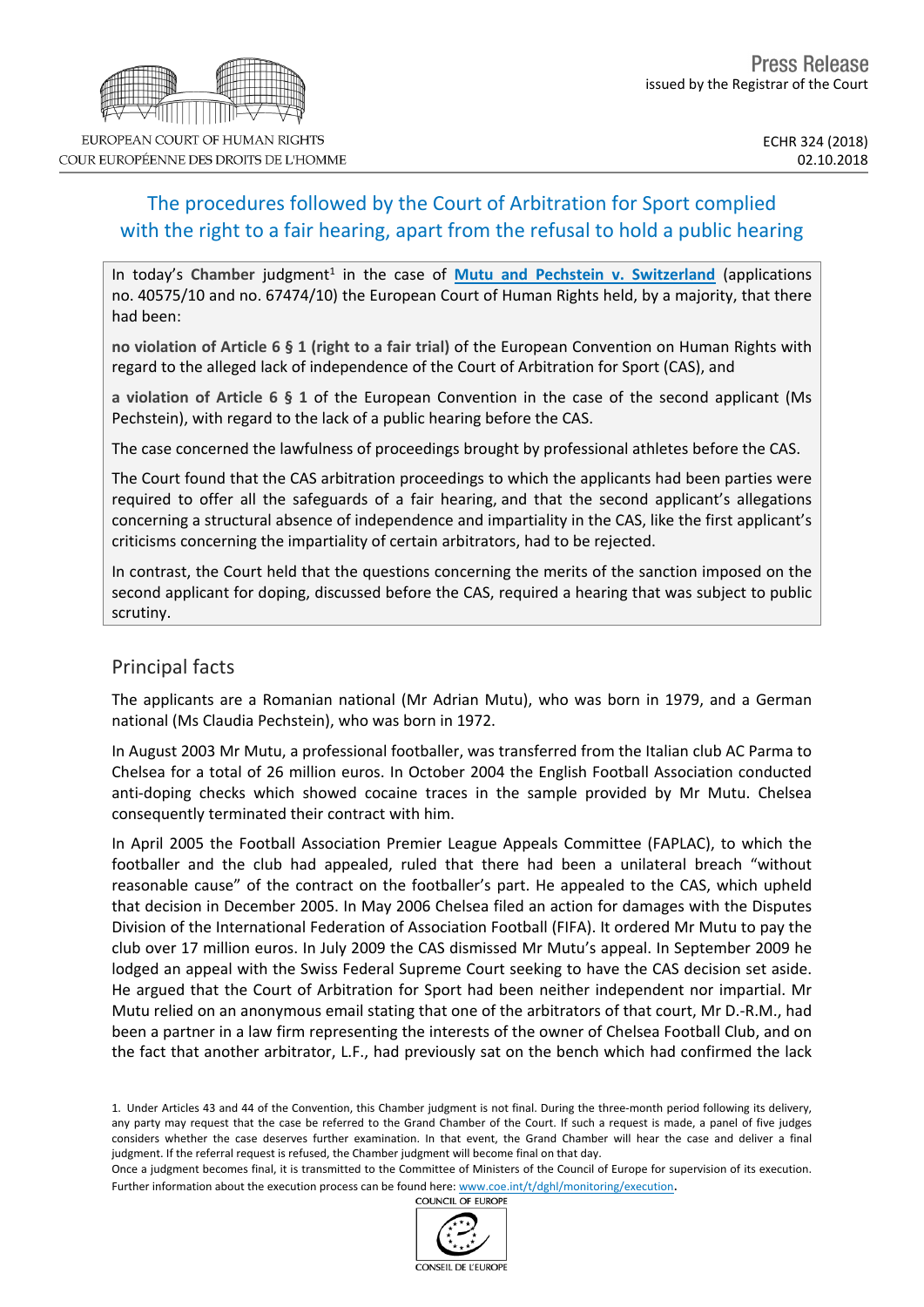of a "reasonable cause" for the breach of contract. In June 2010 the Federal Supreme Court ruled that the bench of the Court of Arbitration could be considered to have been "independent and impartial", and therefore dismissed the applicant's appeal.

Ms Pechstein is a professional speed skater. In February 2009 all the athletes registered for the world speed skating championships underwent anti-doping tests. After analysis of the applicant's blood profile, the ISU's disciplinary board imposed a two-year suspension on her. In July 2009 she and the DESG German speed skating association appealed to the CAS against that decision.

The hearing took place in private session, despite Ms Pechstein's request for a public procedure. In November 2009 the CAS upheld the two-year suspension. In December 2009 Ms Pechstein applied to the Federal Supreme Court to set aside the decision given by the CAS. She argued that the latter was not an "independent and impartial" tribunal on account of the method of appointing the arbitrators, the "hard line" taken against doping by its President and its refusal to allow her hearing to be held in public. In February 2010 the Federal Court dismissed Ms Pechstein's application.

## Complaints, procedure and composition of the Court

Relying on Article 6  $\S$  1 of the Convention, the applicants submitted that the CAS could not be regarded as an independent and impartial tribunal. The second applicant complained that she had not had a public hearing before the ISU disciplinary board, the CAS or the Swiss Federal Supreme Court, despite her explicit requests to that end. Relying on Article 4 § 1 (prohibition of slavery and forced labour) and Article 8 (right to respect for private and family life) of the Convention and Article 1 of Protocol No. 1 (protection of property), the first applicant complained about the sum he had been ordered to pay to Chelsea Football Club.

The applications were lodged with the European Court of Human Rights on 13 July 2010 and 11 November 2010.

Judgment was given by a Chamber of seven judges, composed as follows:

Helena **Jäderblom** (Sweden), *President*, Branko **Lubarda** (Serbia), Luis **López Guerra** (Spain), Helen **Keller** (Switzerland), Pere **Pastor Vilanova** (Andorra), Alena **Poláčková** (Slovakia), Georgios A. **Serghides** (Cyprus),

and also Stephen **Phillips**, *Section Registrar.*

### Decision of the Court

#### Article 6 § 1

The Court specified that the right of access to a court did not prevent arbitration courts being set up to rule on certain property-related disputes between private persons. In principle, arbitration clauses were not in conflict with the Convention. However, the question arose whether, in accepting the jurisdiction of the CAS, the applicants had waived freely, lawfully and in an unequivocal manner their rights to the guarantees provided for by Article 6 § 1. With regard to Ms Pechstein, the Court considered that her acceptance of the CAS's jurisdiction had not been freely given, since the only option open to her was either to accept the arbitration clause and earn her living by practising her sport at professional level or to refuse the clause and be obliged to give up her professional activities completely. With regard to Mr Mutu, while he had not been forced to accept the CAS's jurisdiction,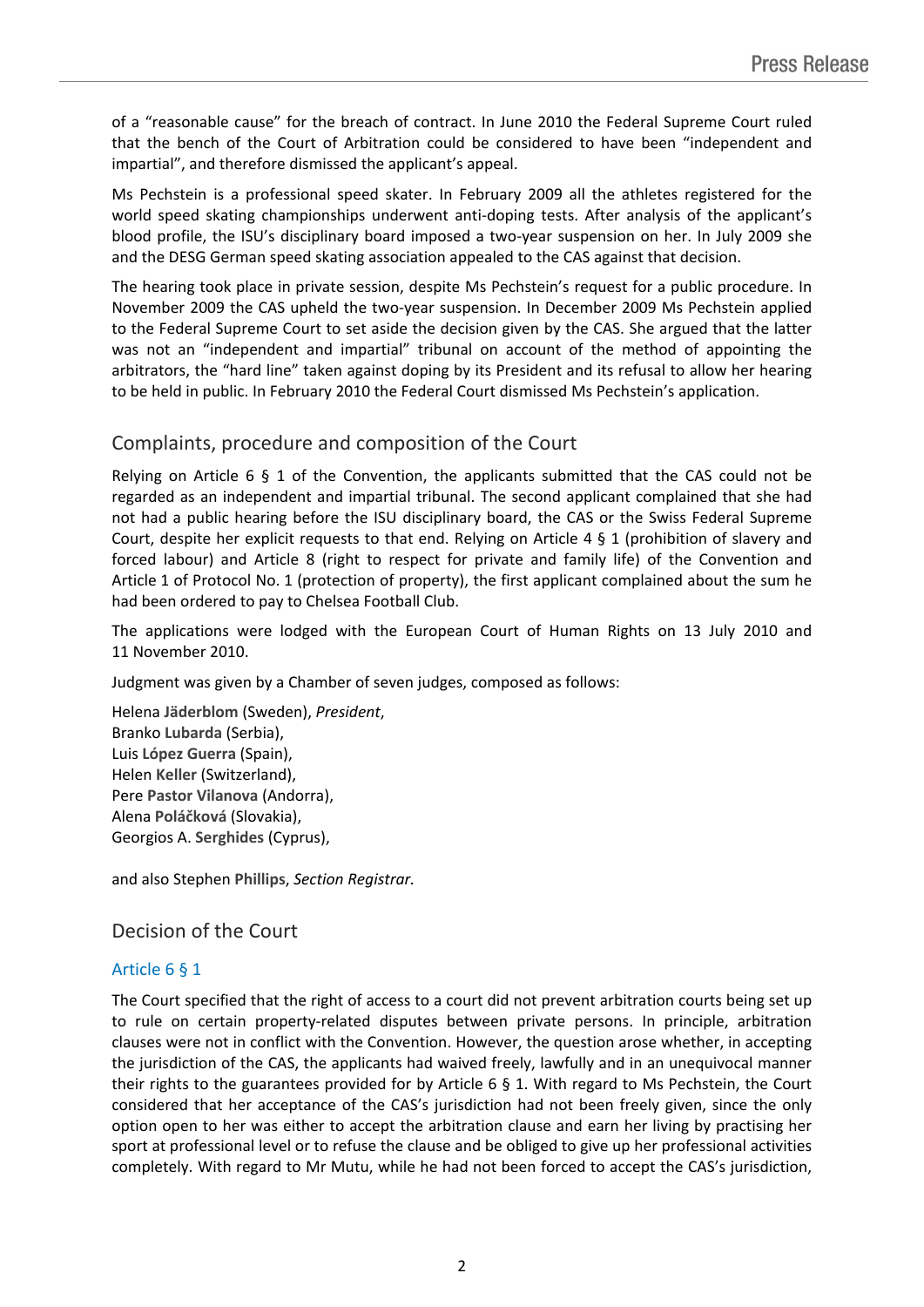he had not, however, waived in a non-equivocal manner the right to have his case heard by an independent and impartial tribunal, in that he had requested the withdrawal of the arbitrator chosen by Chelsea.

The Court had therefore to ascertain whether the CAS was an "an independent and impartial tribunal established by law" at the time that it ruled on the applicants' cases.

The CAS had full jurisdiction to examine, on the basis of rules of law and after proceedings conducted in a prescribed manner, any matter submitted to it in the context of disputes. In addition, its decisions provided a judicial-type solution. Moreover, an appeal could be lodged against them with the Swiss Federal Supreme Court. Lastly, the Federal Supreme Court had always considered the CAS decisions as "genuine judgments, similar to those of a State court". The CAS thus had the appearance of a "tribunal established by law".

In the case of Ms Pechstein, the complaints made against the president of the arbitration court were too vague and hypothetical.

With regard to the imbalance between the federations and athletes in the mechanism for selecting arbitrators, the Court pointed out that the arbitration panel in the present case had been composed of three arbitrators chosen from a list drawn up by the International Council of Arbitration for Sport ("ICAS") and had been subject to the latter body's power to dismiss them.

Ms Pechstein's possibility to name the arbitrator of her choice was thus restricted by the obligation to select someone from that list. At the time, however, the list had had almost 300 names on it. Ms Pechstin had not submitted factual elements capable of casting doubt in general on the independence and impartiality of the arbitrators on the list. Even with regard to the composition of the arbitration panel that had ruled on her case, she had challenged only one arbitrator, the president of the panel, without substantiating her allegations. The Court acknowledged that the organisations likely to challenge athletes in the context of disputes before the CAS exerted a genuine influence in the selection mechanism in force at the relevant time. However, it could not conclude, on the sole basis of this influence, that the list had been composed of arbitrators who could not be regarded as independent and impartial in respect of those organisations. It therefore considered that the system of using a list of arbitrators had met the requirements of independence and impartiality applicable to arbitration courts.

The powers of the Secretary General of CAS to draw the panel's attention to issues of principle and to make formal changes to a decision did not prove that the contested decision had been changed in a way that would have been unfavourable to Ms Pechstein.

For his part, Mr Mutu had criticised the fact that Mr D.-R.M. had sat on the panel which had issued the decision of December 2005 before participating in the panel which adopted the decision of July 2009. However, for an apprehension of partiality to exist, the accused arbitrator would have had to examine successively identical facts and reply to a similar question. Although the decision in question had concerned the same facts, the legal issues to be decided had been very different, given that the first set of proceedings had concerned the applicant's contractual liability and the second the amount of damages to be paid to the injured party.

Mr Mutu had also criticised the arbitrator L.F. for his association with a law firm which represented the interests of the owner of Chelsea football club. In a lengthily reasoned judgment which contained no hint of arbitrariness, the Federal Supreme Court had concluded that Mr Mutu had not substantiated his allegations. The Court perceived no strong reason to substitute its own view for that of the Federal Supreme Court.

There had therefore been no violation of the applicants' Article 6 § 1 rights on account of a lack of independence and impartiality on the part of the CAS.